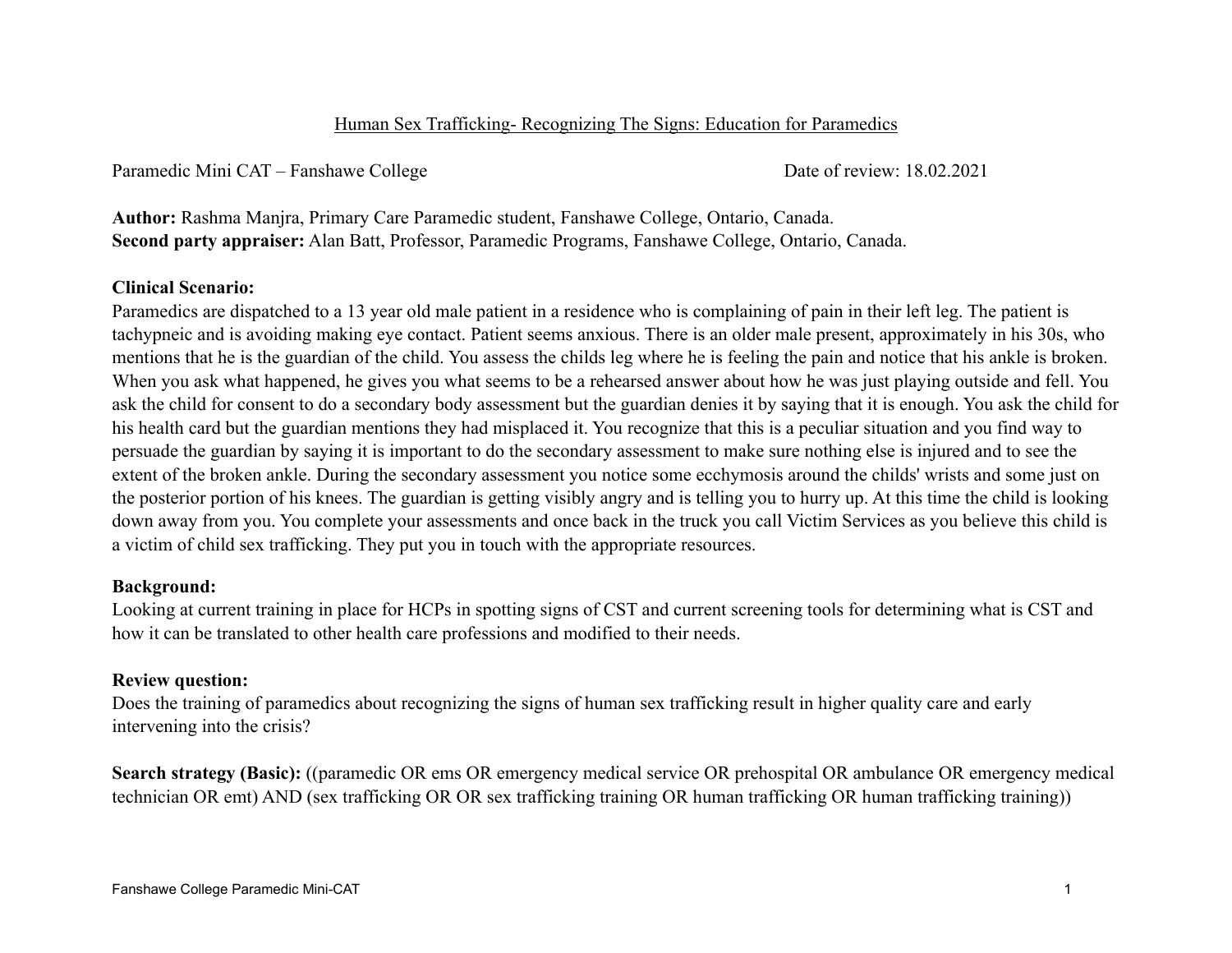**Limits:** last 5 years, english, humans, prehospital care, paramedics, minors or children.

**Databases searched:** [PUBMED.GOV](http://PUBMED.GOV) 109 results, Fanshawe Library 62 results.

**Search results:** Studies must include information about child sex trafficking: be composed of training data about minors (under the age of 18); be in relation to education and training of paramedics; and be conducted in, or relevant to, an emergency prehospital setting.

**Included for review:** 3 articles will be looked at for the purposes of this CAT.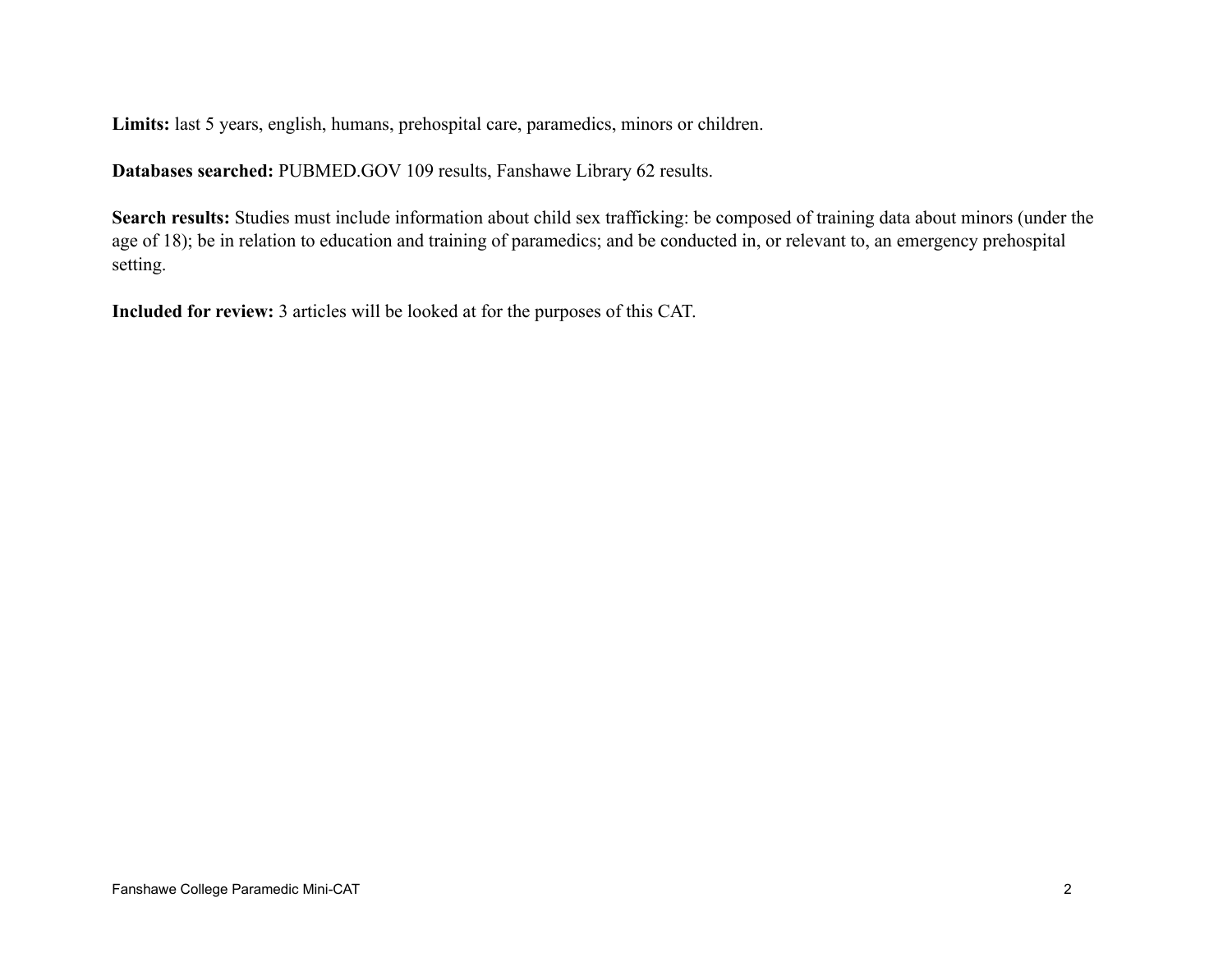| Title, author,<br>year                                                                                                                                                                                                                 | <b>Study design</b><br>& LOE                                                                                                                                                                                                                                                                                                                                                                                                                                                        | <b>Population</b>                                                                                                                     | <b>Intervention</b>                                                                                                                                                                                                                                                                                                                                                           | <b>Outcomes</b>                                                                                                                  | <b>Results</b>                                                                                                                                                                                                                                                                             | <b>Weaknesses &amp;</b><br><b>Strengths</b>                                                                                                                                                                                                                                                                                                                  |
|----------------------------------------------------------------------------------------------------------------------------------------------------------------------------------------------------------------------------------------|-------------------------------------------------------------------------------------------------------------------------------------------------------------------------------------------------------------------------------------------------------------------------------------------------------------------------------------------------------------------------------------------------------------------------------------------------------------------------------------|---------------------------------------------------------------------------------------------------------------------------------------|-------------------------------------------------------------------------------------------------------------------------------------------------------------------------------------------------------------------------------------------------------------------------------------------------------------------------------------------------------------------------------|----------------------------------------------------------------------------------------------------------------------------------|--------------------------------------------------------------------------------------------------------------------------------------------------------------------------------------------------------------------------------------------------------------------------------------------|--------------------------------------------------------------------------------------------------------------------------------------------------------------------------------------------------------------------------------------------------------------------------------------------------------------------------------------------------------------|
| Development and<br>Assessment of an<br>Online Training for<br>the Medical<br>Response to Sex<br>Trafficking of<br><b>Minors</b><br>Hansen, Sydney<br>Melzer-Lange,<br>Marlene<br>Nugent, Melodee<br>Yan, Ke<br>Rabbitt, Angela<br>2018 | Online training<br>modules (75 mins)<br>plus 3 surveys (pre-,<br>post-, and 3-month<br>follow-up)<br>developed to assess<br>changes.<br>To identify "1)<br>knowledge,<br>awareness, and<br>confidence in the<br>identification and<br>medical response<br>and 2) the impact of<br>the training on<br>practice"<br>Listening sessions of<br>first hand accounts<br>of at CST (child sex<br>trafficking) were<br>provided to medical<br>professionals so they<br>can learn to provide | <b>HCPs</b><br>99 subjects<br>completed the<br>pretest.<br>66 completed all 3<br>surveys: 33<br>providers and 33<br>medical students. | Providers felt that<br>they had limited<br>level of education to<br>help this vulnerable<br>population.<br>Medical providers<br>preferred receiving<br>the training<br>independently with<br>online modules.<br>CST would feel<br>more comfortable<br>and welcomed to<br>seek help if the<br>provider<br>"communication<br>style is<br>nonjudgmental and<br>genuinely caring" | Providers are<br>unaware of the<br>extent of trauma<br>with CST pts.<br>Providers were<br>unaware that this is<br>a local issue. | Providers believe<br>that this should this<br>training should be a<br>standardized<br>practice.<br>Learned about CST<br>screening questions,<br>"increased their<br>overall confidence<br>in caring for youth<br>victimized by ST"<br>Would like periodic<br>refreshers of<br>information. | + training improved<br>confidence and<br>awareness<br>+ Improved clinical<br>communication<br>strategies<br>+ Because it is<br>online it is easy to<br>integrate it into a<br>busy student<br>schedule.<br>study size was<br>small and<br>therefore results<br>seemed limited.<br>- Not everyone took<br>the 3 surveys and<br>just completed the<br>pretest. |
|                                                                                                                                                                                                                                        | better care.<br>LOE <sub>3</sub>                                                                                                                                                                                                                                                                                                                                                                                                                                                    |                                                                                                                                       |                                                                                                                                                                                                                                                                                                                                                                               |                                                                                                                                  |                                                                                                                                                                                                                                                                                            |                                                                                                                                                                                                                                                                                                                                                              |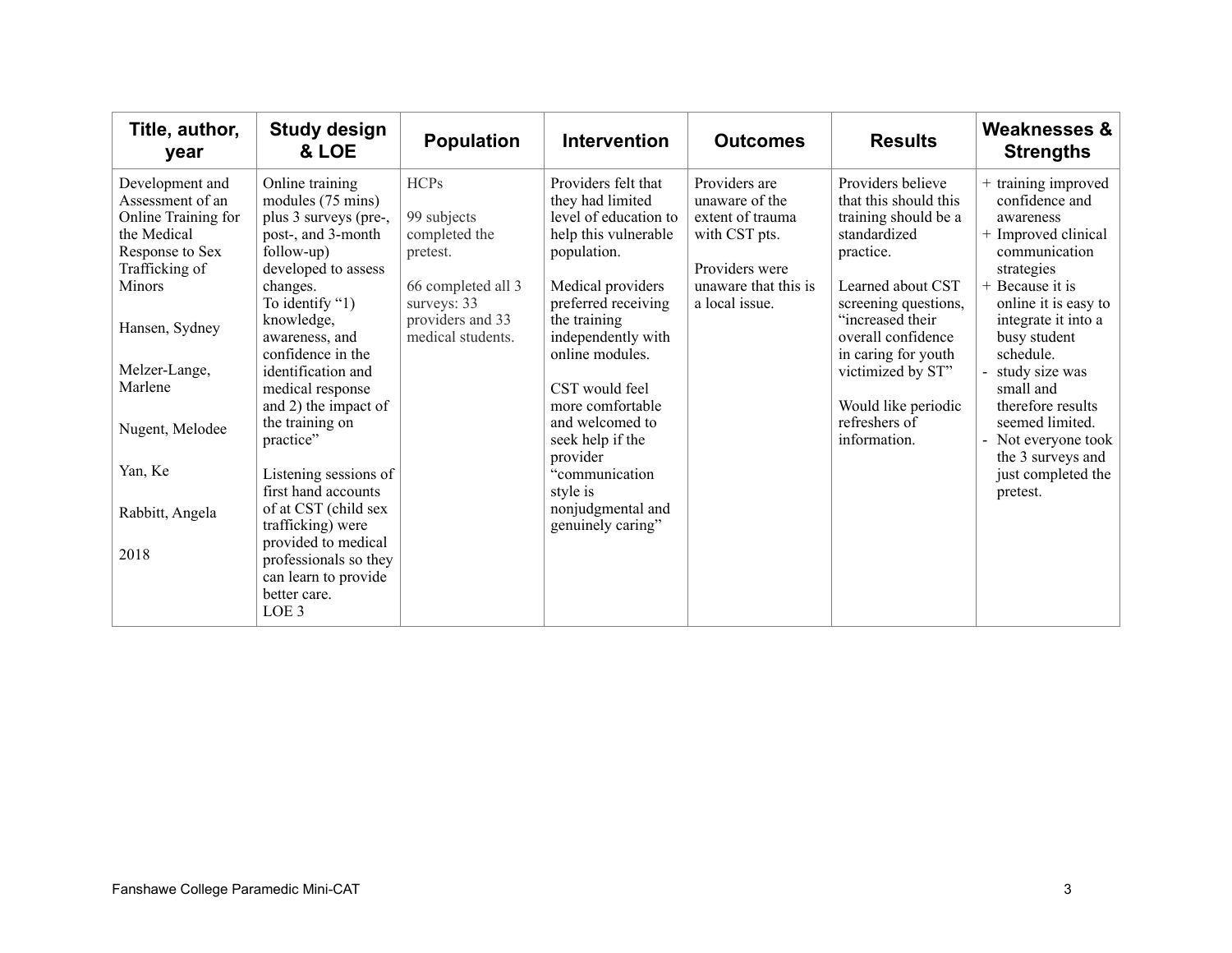| Title, author,<br>year                                                                                                                                                                                                                                                                                                            | <b>Study design</b><br>& LOE                                                                                                                                                                                                                                                                                                                                                                                                                                                                                                                   | <b>Population</b>                                                                                                                                                                                                                                                                                                                                                                                                                                                                                                                                                                                                                                                                                 | <b>Intervention</b>                                                                                                                                                                                                                                                                    | <b>Outcomes</b>                                                                                                             | <b>Results</b>                                                                                                                                                                                                                                                                                                                                                              | <b>Weaknesses &amp;</b><br><b>Strengths</b>                                                                                                                                                                                                                                                                                                                                                                                                                                                                                                                                                        |
|-----------------------------------------------------------------------------------------------------------------------------------------------------------------------------------------------------------------------------------------------------------------------------------------------------------------------------------|------------------------------------------------------------------------------------------------------------------------------------------------------------------------------------------------------------------------------------------------------------------------------------------------------------------------------------------------------------------------------------------------------------------------------------------------------------------------------------------------------------------------------------------------|---------------------------------------------------------------------------------------------------------------------------------------------------------------------------------------------------------------------------------------------------------------------------------------------------------------------------------------------------------------------------------------------------------------------------------------------------------------------------------------------------------------------------------------------------------------------------------------------------------------------------------------------------------------------------------------------------|----------------------------------------------------------------------------------------------------------------------------------------------------------------------------------------------------------------------------------------------------------------------------------------|-----------------------------------------------------------------------------------------------------------------------------|-----------------------------------------------------------------------------------------------------------------------------------------------------------------------------------------------------------------------------------------------------------------------------------------------------------------------------------------------------------------------------|----------------------------------------------------------------------------------------------------------------------------------------------------------------------------------------------------------------------------------------------------------------------------------------------------------------------------------------------------------------------------------------------------------------------------------------------------------------------------------------------------------------------------------------------------------------------------------------------------|
| Evaluation of a Tool<br>to Identify Child<br>Sex Trafficking<br>Victims in Multiple<br><b>Healthcare Settings</b><br>Greenbaum, V.<br>Jordan<br>Livings, Michelle S.<br>Lai, Betty S.<br>Edinburgh, Laurel<br>Baikie, Peggy<br>Grant, Sophia R.<br>Kondis, Jamie<br>Petska, Hillary W.<br>Bowman, Mary Jo<br>Legano, Lori<br>2018 | Pt completed self-<br>report questionnaire<br>regarding high-risk<br>behaviours<br>HCPs asked pt<br>follow-up questions<br>about their self-<br>report questionnaire<br>17 questions:<br>either fully<br>complete or<br>partially complete<br>(if yes to one<br>group of questions<br>then move to the<br>next set of<br>questions)<br>- if 2 or more<br>questions had<br>$\sqrt{\csc}$ yes" -<br>considered a<br>positive screen.<br>- this is later<br>followed up with<br>routine questions<br>to get further<br>detail<br>LOE <sub>4</sub> | Different health care<br>settings where most<br>of the receiving calls<br>are coming from.<br>16 U.S. healthcare<br>facilities, including<br>5 pediatric EDs, 6<br>child advocacy<br>centers and 5 teen<br>clinics, all in urban<br>areas.<br>Criteria for<br>participants:<br>-English speaking,<br>within age range:<br>$11-13$ years min; 17<br>years max<br>-chief complaint:<br>acute sexual assault/<br>abuse, or concern<br>for CST<br>-excluded: extreme<br>developmental<br>delays, intoxicated<br>or marked distress,<br>those who<br>declined to answer<br>questions, or those<br>deemed unable to<br>answer questions<br>accurately by the<br>examiner.<br>$-930$ pt<br>participated. | CST victims can<br>be feel many<br>emotions when it<br>comes to speaking<br>with a HCP.<br>Responsibility of<br>HCP to complete<br>survey<br>Current screening<br>tools take to too<br>long to complete<br>in a medical<br>situation, want to<br>develop a shorter<br>screening method | 81% of<br>participants, HCP<br>were able to<br>determine CST<br>status<br>19% HCP were<br>not able to provide<br>an answer. | Able to refine what<br>CST status is that is<br>beyond the current<br>federal definition<br>"HCP in teen clinics<br>serving high-risk<br>populations need to<br>be vigilant about<br>considering the<br>possibility of CST<br>when caring for<br>adolescent pt"<br>Modified screening<br>tool can be used in<br>other health care<br>professions, adapted<br>to their needs | -only looked at<br>English speaking<br>pt<br>-relied on info<br>from HCP at time<br>visit: some youth<br>were identified<br>incorrectly (CST)<br>but not exploited)<br>- because "real<br>world" info is<br>needed, there<br>are no research<br>coordinators<br>Some pt didn't<br>want to answer<br>questions or the<br>HCP didn't have<br>time to present<br>the study to<br>them<br>+first brief<br>screening tool for<br>busy health care<br>centers.<br>$+81%$<br>improvement from<br>existing situation,<br>where victims<br>move through<br>healthcare<br>facilities largely<br>unidentified |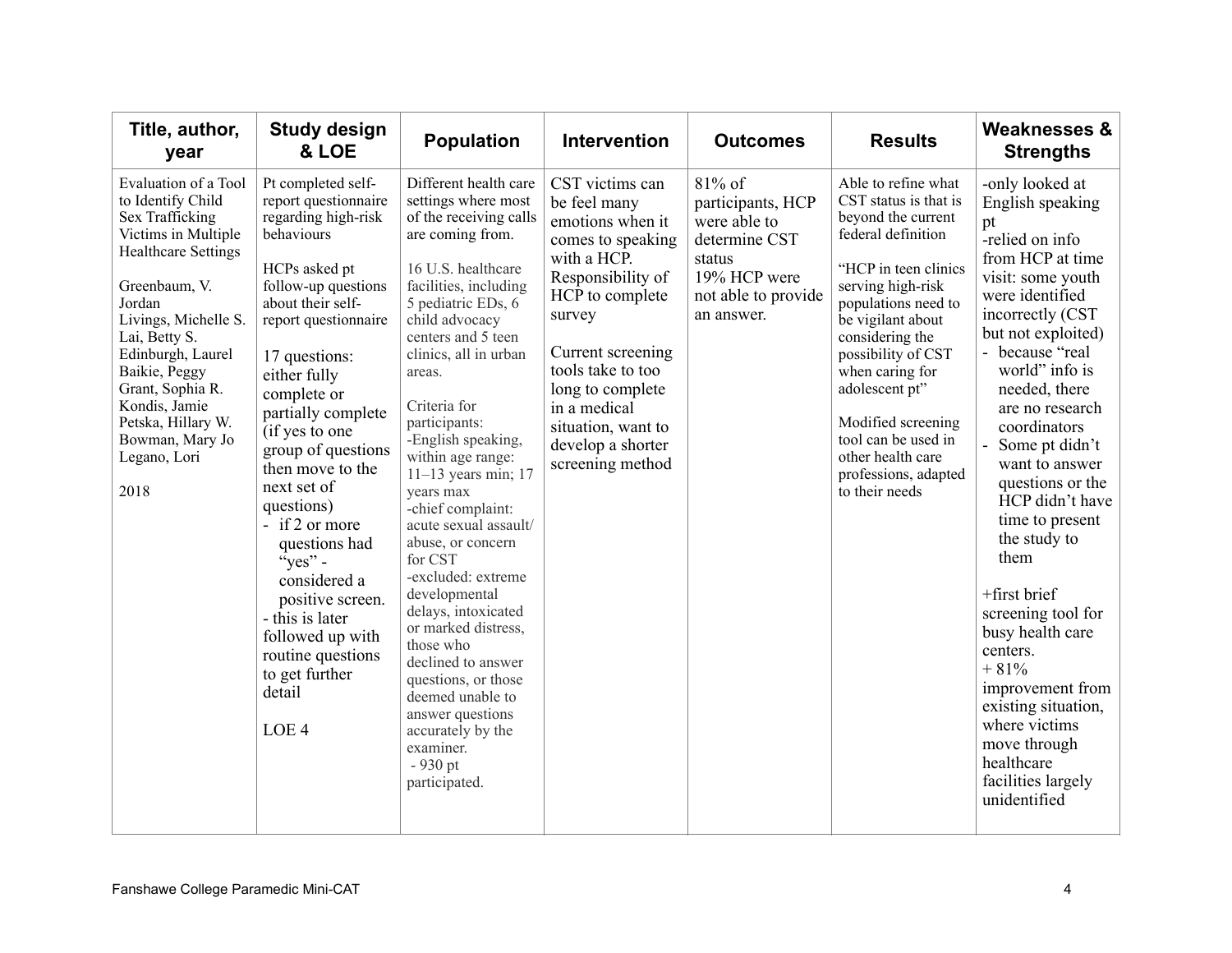| Title, author,<br>year                                                                                                                                                                                                                                                                                                                                                    | <b>Study design</b><br>& LOE                                                                                                                                                                                             | <b>Population</b>                                                                                                                                                                                                                                                                                   | <b>Intervention</b>                                                                                                                                                                                                                                                            | <b>Outcomes</b>                                                                                                                                                                                                                                         | <b>Results</b>                                                                                                                                                                                                                                              | <b>Weaknesses &amp;</b><br><b>Strengths</b>                                                                                                                                                                                                                                                                                                           |
|---------------------------------------------------------------------------------------------------------------------------------------------------------------------------------------------------------------------------------------------------------------------------------------------------------------------------------------------------------------------------|--------------------------------------------------------------------------------------------------------------------------------------------------------------------------------------------------------------------------|-----------------------------------------------------------------------------------------------------------------------------------------------------------------------------------------------------------------------------------------------------------------------------------------------------|--------------------------------------------------------------------------------------------------------------------------------------------------------------------------------------------------------------------------------------------------------------------------------|---------------------------------------------------------------------------------------------------------------------------------------------------------------------------------------------------------------------------------------------------------|-------------------------------------------------------------------------------------------------------------------------------------------------------------------------------------------------------------------------------------------------------------|-------------------------------------------------------------------------------------------------------------------------------------------------------------------------------------------------------------------------------------------------------------------------------------------------------------------------------------------------------|
| Evaluation of a<br>Screening Tool for<br>Child Sex<br><b>Trafficking Among</b><br>Patients With High-<br>Risk Chief<br>Complaints in a<br>Pediatric Emergency<br>Department<br>Kaltiso, Sheri-Ann<br>$\Omega$<br>Greenbaum, Jordan<br>V.<br>Agarwal, Maneesha<br>McCracken,<br>Courtney<br>Zmitrovich, April<br>Harper, Elizabeth<br>Simon, Harold K.<br>October 31, 2018 | Previously used 6<br>item screening<br>tool was<br>administered<br>verbally to<br>participants.<br>Positive screen: if<br>2 positive answers<br>from 6 items:<br>"true" CST victim<br>by federal<br>definition.<br>LOE 4 | Study completed<br>in PED of a free-<br>standing, inner-<br>city children's<br>hospital, age range<br>from $10$ to $18$<br>years old.<br>Chief complaints<br>related to high-<br>risk social or<br>sexual behaviours<br>203 agreed to<br>participate<br>meeting chief<br>complaint and<br>criteria. | Apply and<br>evaluate screening<br>tool to identify<br>CST victims<br>pediatric<br>emergency<br>department (PED)<br>population<br>Evaluate the utility<br>of the CST<br>screening tool in a<br>high-risk pt<br>population<br>presenting to a<br>large inner-city<br><b>PED</b> | 100 screened<br>positive<br>"total number of<br>identified CST<br>victims was 11,<br>yielding a<br>prevalence rate of<br>$5.4\%$ (95% CI =<br>$2.88\% - 8.9\%$ "<br>"The mean age of<br>CST victims was<br>$15.9$ years<br>$(range = 13 - 18$<br>years" | pts identified as<br>positive for CST<br>were referred to<br>social services and<br>received the<br>current standard of<br>care<br>Since only two<br>positives are<br>needed, tool is<br>used with higher<br>sensitivity from<br>HCP in high risk<br>areas. | + tool is short and<br>can be easily<br>administered in<br>the busy setting of<br>an ED<br>- only when a<br>researcher was<br>present in the<br>ED, survey was<br>completed.<br>- a history of<br>sexual abuse and<br>patient<br>identification as<br><b>LGBTQ</b><br>- possible<br>misdiagnosis due<br>to using the<br>federal definition<br>of CST. |

#### **Comments:**

A common topic among the articles I have reviewed is the mentioning of the federal definition of what children sex trafficking is. Understanding that will decipher what these articles meant by misdiagnosis of CST status. Since some of these articles are American, I am using the United States Department of Justice definition: "Child sex trafficking refers to the recruitment, harbouring, transportation, provision, obtaining, patronizing, or soliciting of a minor for the purpose of a commercial sex act. Offenders of this crime who are commonly referred to as traffickers, or pimps, target vulnerable children and gain control over them using a variety of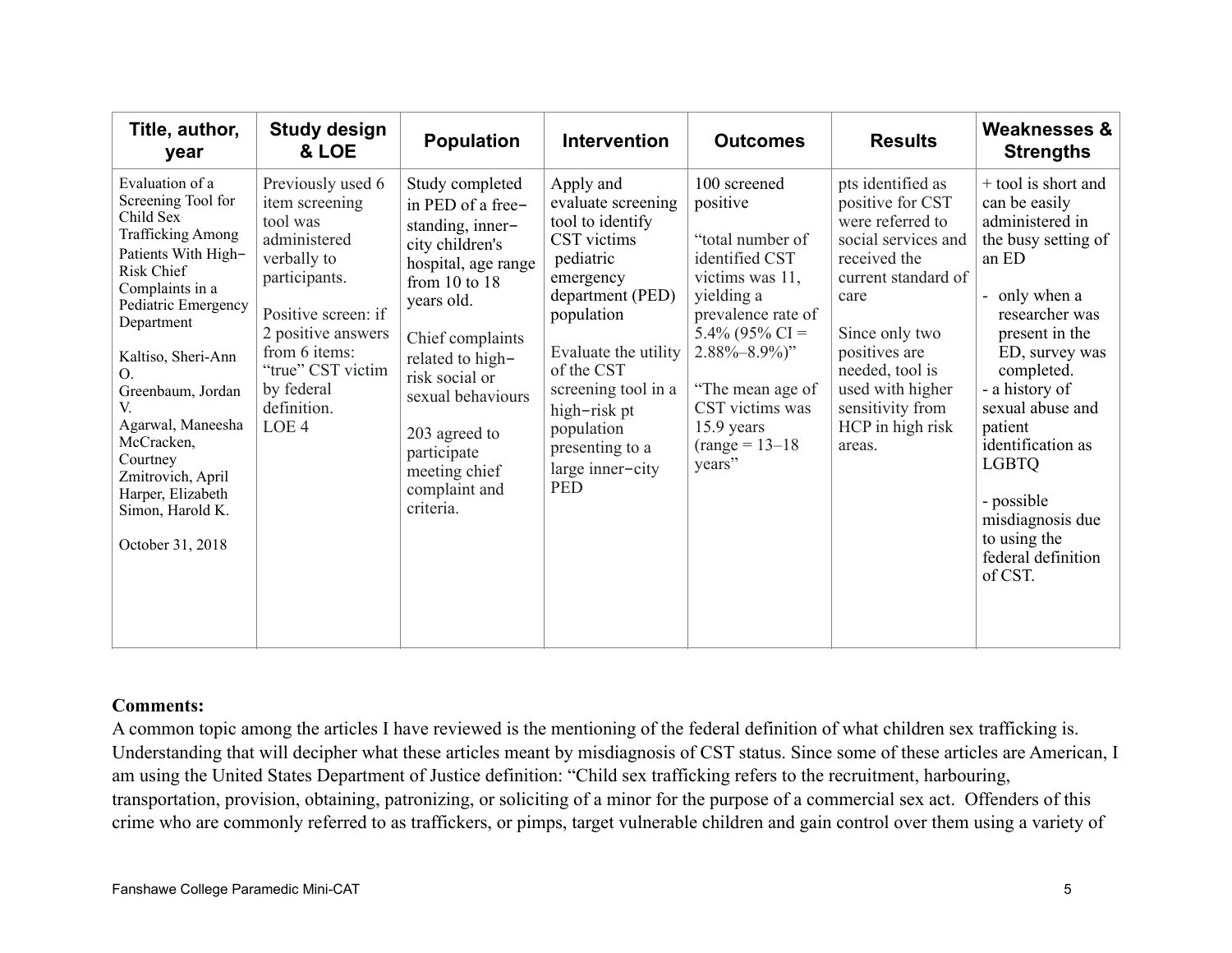manipulative methods. Victims frequently fall prey to traffickers who lure them in with an offer of food, clothes, attention, friendship, love, and a seemingly safe place to sleep. After cultivating a relationship with the child and engendering a false sense of trust, the trafficker will begin engaging the child in prostitution, and use physical, emotional, and psychological abuse to keep the child trapped in a life of prostitution. It is common for traffickers to isolate victims by moving them far away from friends and family, altering their physical appearances, or continuously moving them to new locations. Victims are heavily conditioned to remain loyal to the trafficker and to distrust law enforcement. No child is immune to becoming a victim of child sex trafficking, regardless of the child's race, age, socioeconomic status, or location, and every child involved in this form of commercial sexual exploitation is a victim."

This definition is quite broad and it does not discuss the matter of consent. What about those children that had to leave a dangerous situation back home and met someone who can provide them with opportunities? They consent to the activities yet they are under the age of 13 and therefore they cannot properly consent. They can also consent because they want to help this person as they have helped them. I feel like those children are falling under the radar because they might have negative test results because many of the questions pertain to being forced to doing something. While they may not be forced, they are still unable to consent due to capacity of age. As a result, they are missing the opportunities of receiving the help they can benefit from.

Another concept I have not seen much about in my research is on those HCPs conducting the survey. This a traumatic experience for those to become victim to CST and possibly participating in a study could be triggering for them. They may be feel shame for falling victim to a situation like this among many other emotions, thus it is important for the HCP to obtain a level of empathy when conducting these surveys. They need to be nonjudgemental and approachable. It is up to the HCP to obtain this information as someone with an undetermined CST status may not willingly want to speak to someone. The articles I have found looked at how to make the survey more efficient but glimpsed over how the survey should be conducted- in reference to the environment the study took place, and the empathy levels of the HCP conducting the survey. The last study I looked at there was a research conductor that was present when the survey was being done. I feel that this is setting things up for a biased testing result rather than one where it would result in "real world" answers. The first study I looked at, does cover training for HCPs on expanding their sense on what CST is and reversing any myths about it; however, along with the other studies I reviewed that train HCPs to give higher sensitivity surveys, the topic of the empathy is not covered. This is a heavy matter where approach is crucial and without this empathic approach the survey should not be conducted as it may lose its efficiency in some cases.

Lastly, I want to comment on how effectively I was able to find information on this topic. I initially started to look for any specific training in a prehospital setting but I was not able to find anything. Then I broadened the topic and looked at other HCPs. I could only find one that I felt tackled this topic. I was going to change topics but then I decided to take this into account and look at the screening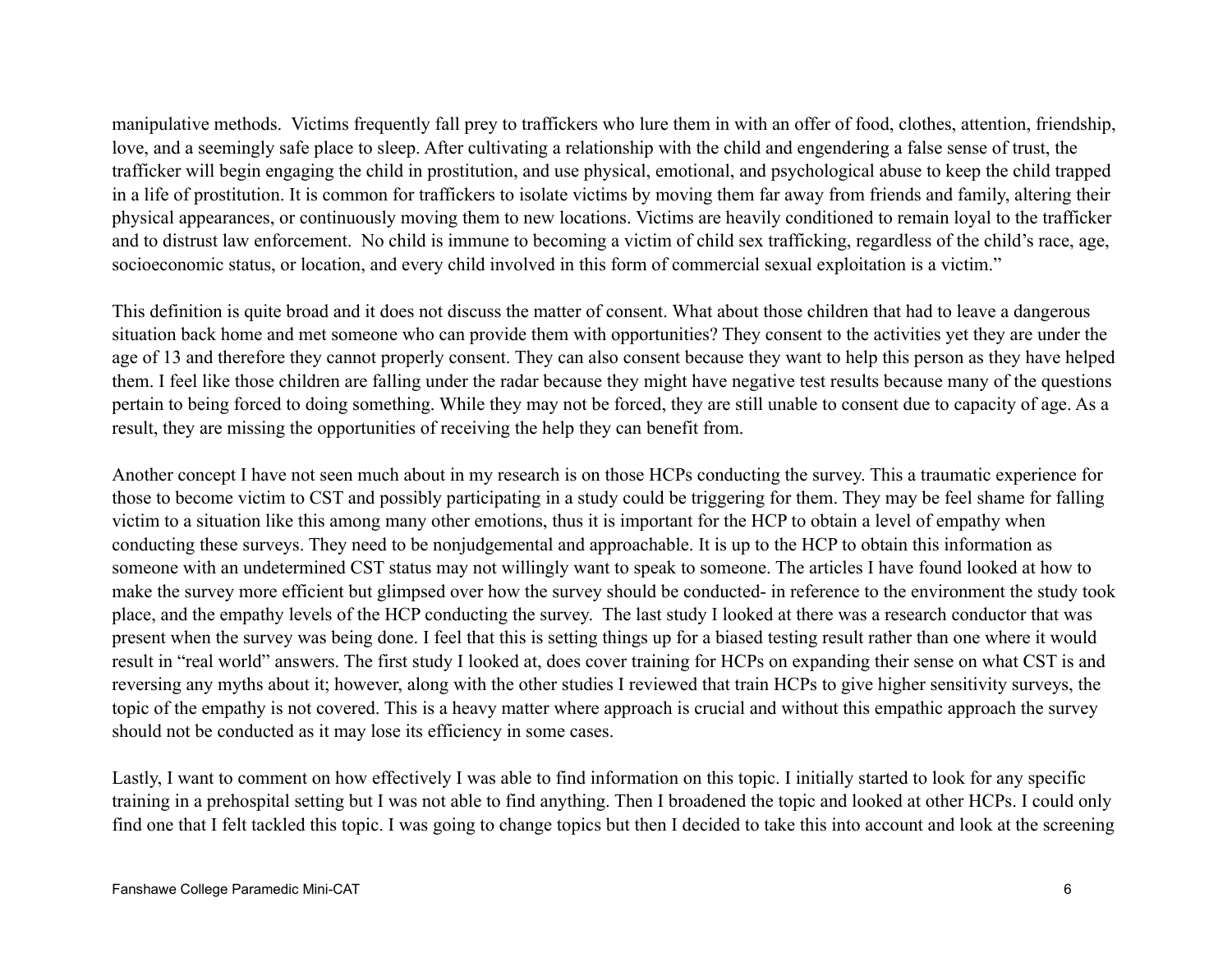tool currently in place and how effective it was. It was interesting to see that researchers are trying to update it as it was not practical to be done in a busy hospital environment. The second journal I've listed explains how creating a more time efficient screening tool can later be applied to other health care professions and adapted to their needs. I feel this is a start, perhaps with a more condensed screening tool in place, this could lead to more training around how it can used in a prehospital setting.

## **Considerations:**

One limitation I have noticed in my research is that sample size is quite limited. Perhaps it was done to be efficient on time since the study of CST is a broad topic where many aspects of it can be covered. For example, the last two studies I looked at only covered patients that had a chief complaint of high risk sexual behaviours. The second journal listed only used English speaking participants which seems limited as some CST victims can be from different ethnic backgrounds. Moreover, trying to get CST patients to participate in these types of studies can be difficult as some may still be dealing with the trauma or afraid to be re-traumatized, which hinders the sample size as well.

The first listed article mentions that not all HCPs completed the surveys that came after the training modules- that only the pretest was completed. I understand the perspective that this profession can be not only be stressful but time consuming. It is sometimes difficult to have other responsibilities added on to our lives. I feel that the modified screening tool can help fix this issue by directing the training in a more specialized manner rather than broad training that covers areas that may not apply to the specific profession.

## **Clinical bottom line:**

The efficiency of the current screening tool in place: how to improve it based on time and sensitivity. How to improve the direction of care and rectify misdiagnoses. Lastly, to bring awareness to HCPs that CST is something happening in local areas and how important it is to identify the risk factors as well as to be able to identify a CST victim for early intervention.

## **References:**

Sydney Hansen, Marlene Melzer-Lange, Melodee Nugent, Ke Yan, Angela Rabbitt (2018). Development and Assessment of an Online Training for the Medical Response to Sex Trafficking of Minors. Journal article: 965-968. https://www.sciencedirect.com/science/ article/pii/S1876285918304741

Greenbaum, V. Jordan, Livings, Michelle S., Lai, Betty S., Edinburgh, Laurel, Baikie, Peggy, Grant, Sophia R., Kondis, Jamie, Petska, Hillary W., Bowman, Mary Jo, Legano, Lori (2018). Evaluation of a Tool to Identify Child Sex Trafficking Victims in Multiple